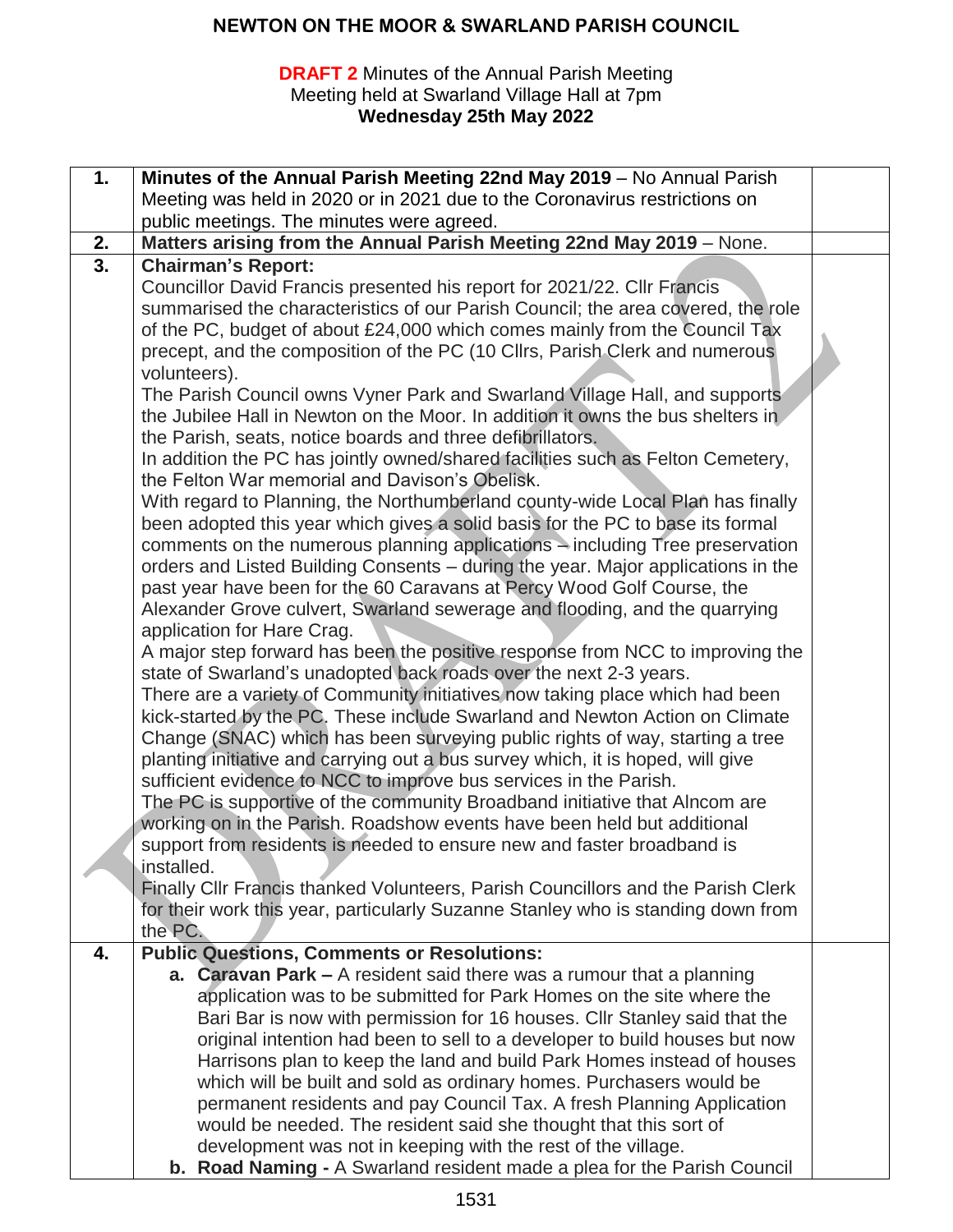to give greater consideration to the naming of new roads. She commented that NCC could have used a better name for Old Park Road, which has caused confusion. She also asked why had the roads in Swarland not been dealt with earlier as a she had plans from 1948 showing improvements. At that time people who were bounding the roads were expected to pay for it and not enough people were willing to pay.

- **c. Name Plates**  A resident suggested that for future meetings it would be useful to have nameplates for Cllrs so they could be identified easily.
- **d.** Bus stop at east end of Leamington Lane A Swarland resident asked why the PC is taking on the bus stop which is not in the Parish, and there is no bus service?

Cllr Francis said that the bus shelter was erected in 1972 to commemorate the Queens accession to the throne. Swarland Parish raised the money and a Whittle Colliery stonemason built it. The shelter is in Felton Parish but there is no evidence they own it. Only roof repairs are needed. Another resident joined in and said there was no reason to keep the shelter and it would be a waste of money. Another further resident commented that since the shelter had been built, traffic had increased on Leamington Lane and it was too dangerous to walk down it.

- **e. Speed Limits** A Swarland resident asked why the speed limit around the village was 30mph. She said she thought it ought to be 20mph. The speed limit around the school will be 20mph.
- **f. Proposed School at Longframlington**  The Fram News has mentioned a proposal for a school to be built at Longframlington with the current Swarland School site being sold for housing development. This had been news to the Swarland School Governors, the School Head and parents. NCC have been approached and have confirmed that officers have assessed the proposal and presented their findings to County Cllr Thorne and County Cllrs. There is no immediate priority of funding to build a new school.

Another resident commented that the proposed new school is possibly on a restricted site in Longframlington and asked if it was "a done deal"? Councillor Thorne said that he had had a meeting with Swarland School Head and Governors about the proposal. He said he was looking at investing a large amount in building a school fit for purpose. About a month ago he had met with the Head and Board of Governors and they were supportive of the initiative. The site in Longframlington is still in NCC ownership. It is not an initiative to take the school away from Swarland, it's to get a fit for purpose school for children. If the decision was to build on the Swarland site he'd be just as happy.

A resident asked Cllr Thorne why there had been no consultation before he went to NCC?

Another resident asked if the current Swarland School site/fields were within the new settlement boundary. Cllr Francis said it was not. Cllr Thorne said that he was not saying a new school would be funded entirely by the sale of land for housing. He was talking about a £7-£10 million investment.

Cllr Francis said there appeared to be a mismatch with the school saying it was not consulted and Cllr Thorne saying they were. The Parish Council would like to see a copy of the officer assessment of the proposal. Also questions have to be asked about how this has been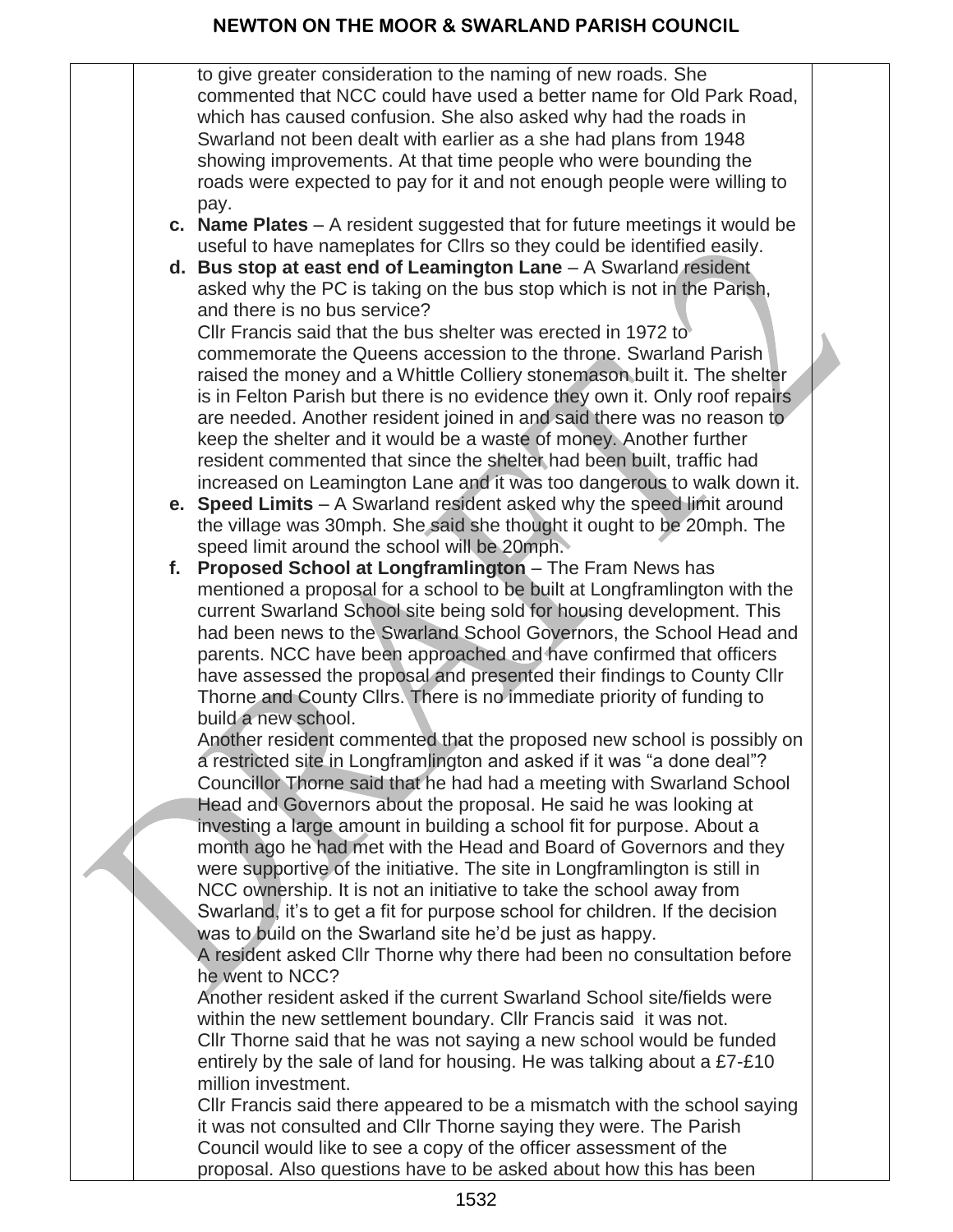handled. Cllr Thorne had come to the PC meeting in March and not mentioned the scheme. Cllr Francis said the process needs to be more transparent and inclusive. A brand new Local Plan has just been agreed and it is being ignored. How robust is the Plan? However it looks like NCC have vetoed the proposal.

The discussion continued with a resident asking of Cllr Thorne was sacrificing children in Swarland? There needs to be broader consensus. They also asked why so much money had been spent on ground-source heating if a new school is planned. Cllr Thorne reiterated that there is a need for a school that is fit for purpose.

One of the Swarland School Governors said that they had met with Cllr Thorne but this was after the proposal had been made and was at their request.

Cllr Francis said the Parish Council will be investigating this matter further and would like to see the report made by NCC officers. He hoped that Cllr Thorne appreciated the strength of feeling from the meeting.

**Meeting Finished at 20.30**

#### **DRAFT 2** Minutes of the Annual Parish Council

Meeting held at Swarland Village Hall immediately following the Annual Parish Meeting **Wednesday 25th May 2022**

| 1. | <b>Council make-up- Election of Chairman and Vice-Chairman:</b>                       |  |
|----|---------------------------------------------------------------------------------------|--|
|    | CIIr Francis was proposed as Chairman and this was agreed. CIIr Clark was             |  |
|    | proposed as Vice-Chairman this was agreed.                                            |  |
| 2. | Present: Cllr D. Francis (Chair), Cllr S. Stanley, Cllr K. Howard-Row, Cllr D.        |  |
|    | Rixon, Cllr S. Woolfrey, Cllr L. Clark, Cllr J. Fallais, Cllr G. Anderson and Cllr C. |  |
|    | Letts.                                                                                |  |
|    | County Councillor Trevor Thorne and the Clerk were in attendance.                     |  |
| 3. | Apologies for absence: Cllrs N. Mansfield.                                            |  |
| 4. | Declarations of Interest in items on the agenda: None.                                |  |
| 5. | <b>Appointment of Committee Members and Representatives.</b>                          |  |
|    | The following appointments for 2022/23 were agreed.                                   |  |
|    | a. Vyner Park Charity Management Committee (NM, SW and K.H-R).                        |  |
|    | b. Joint Cemetery Committee (GA and NM).                                              |  |
|    | c.Swarland Village Hall Representative (SW)                                           |  |
|    | d. Davison's Obelisk Working Party (Chairman and Vice Chairman if required).          |  |
|    | e. Swarland Village action (NM)                                                       |  |
|    | f.Swarland Show (GA)                                                                  |  |
|    | g. Complaints Committee (Membership of Cttee to be decided depending on/if            |  |
|    | complaint received).                                                                  |  |
|    | h.Finance Group (Chairman, LC, DR).                                                   |  |
|    | i. Percy Wood Country Park Liaison (CL).                                              |  |
|    | j.Swarland School Governors (CL)                                                      |  |
|    |                                                                                       |  |
| 5. | Minutes of the meeting held on 27th April 2022: These were agreed.                    |  |
| 6. | To consider matters arising from the meeting 27th April 2022.                         |  |
|    | a. Condition of Swarland Roads - Cllr Francis said the most hopeful and               |  |
|    | positive signs have come from NCC to improve the roads but it isn't a                 |  |
|    |                                                                                       |  |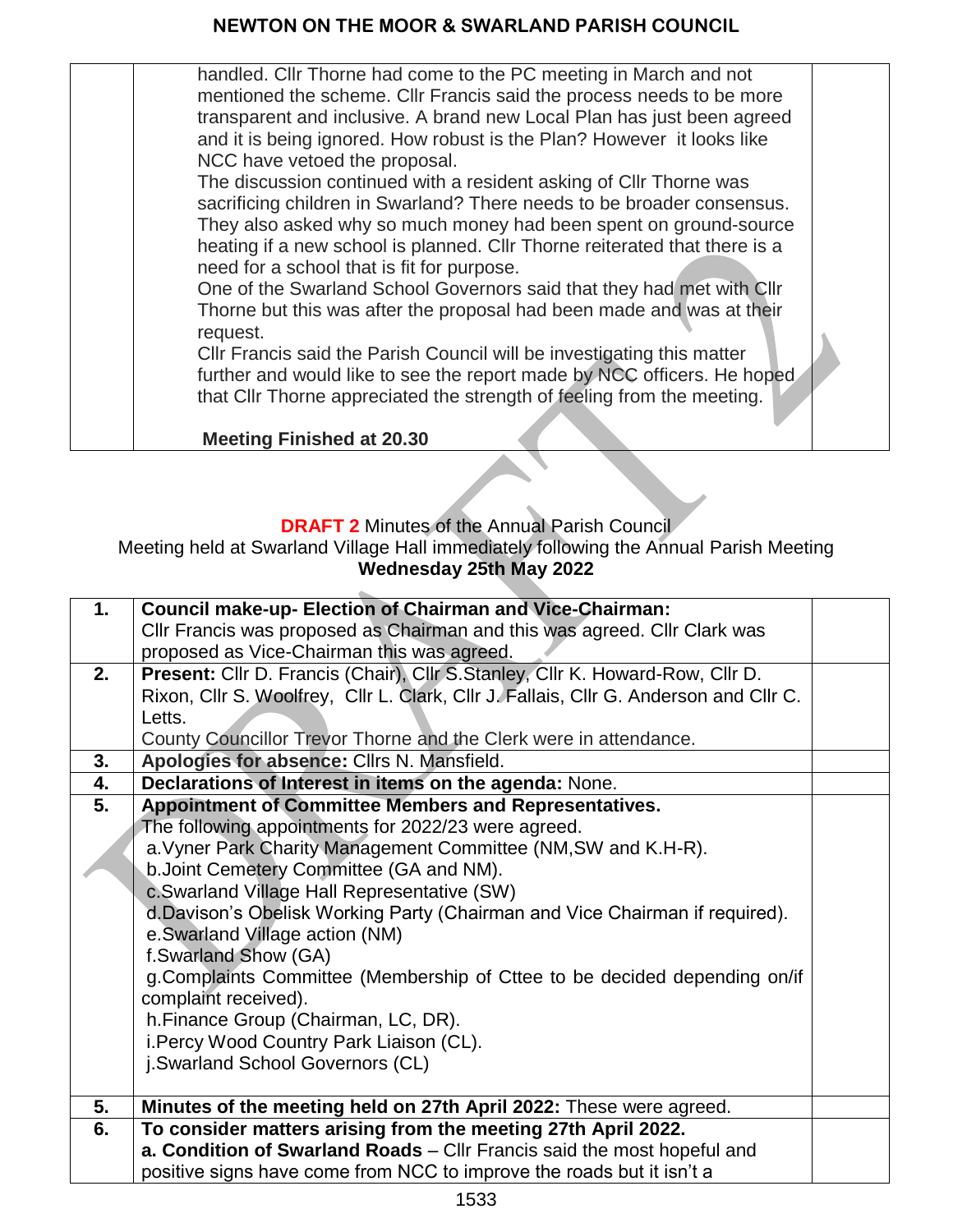|                  | guarantee. NCC are getting legal advice. Some of the roads are incapable of<br>being brought up to a modern adoptable standard. Cllr Clark suggested asking      |              |
|------------------|------------------------------------------------------------------------------------------------------------------------------------------------------------------|--------------|
|                  | NCC what year the works will go into the Capital Programme - Agreed.                                                                                             | <b>Clerk</b> |
|                  | On the subject of roads, the Clerk was asked to chase up with Neil Hodgson the<br>NCC 20mph Policy which had been expected about now.                            |              |
|                  | The Clerk was also to ask about the recent works on the vicinity of the school                                                                                   | <b>Clerk</b> |
|                  | where very long unsightly posts had been left – were more signs planned?<br><b>b. Resilient Communities</b> - Update. Proposed meeting date 9th June.            | <b>Clerk</b> |
|                  | c. Percy Wood Planning application - Drainage and S106 issues. Clerk to                                                                                          | <b>Clerk</b> |
|                  | raise this issue with Planners (see item 6e 27/4/22). Cllr Thorne suggested<br>writing to NCC Planning as there is still the dilemma of serious overflowing      |              |
|                  | sewerage problems. Need something from N. Water. Cllr Francis said that                                                                                          |              |
|                  | N. Water have said in the past that they can't object to planning proposals, and                                                                                 |              |
|                  | NCC consult with N. Water and take their response as Gospel and the only<br>valid comment on drainage ie NCC are not getting proper objective input on           |              |
|                  | drainage. Cllr Thorne said that County Cllrs are aware of the situation and                                                                                      |              |
|                  | challenge N. Water comments.<br>CIIr Rixon said that the system was installed for 72 houses. It was taken over                                                   |              |
|                  | by N. Water and has remained the same with 4" pipes. There is a national                                                                                         |              |
|                  | issue with raw sewage going into rivers. Cllr Rixon said he thought the PC                                                                                       |              |
|                  | should say 'enough is enough'. N. Water have said they would do something<br>for 40 years and we still have sewage in gardens. Cllr Francis asked Cllr           |              |
|                  | Thorne if the North Area Planning Committee would do something about this                                                                                        |              |
|                  | and CIIr Thorne said he was sure it is.<br>d. Neighbourhood Plan - Cllr Rixon said that the latest NCC Newsletter had                                            |              |
|                  | an article on Neighbourhood Plans. He suggested that we ask for an Officer                                                                                       |              |
|                  | from NCC to speak to us. Neighbourhood Plans can be as wide or as narrow<br>as the PC wants. Cllr Francis said he didn't think a Neighbourhood Plan would        |              |
|                  | be able to do anything more than the current Local Plan. Cllr Thorne said that                                                                                   |              |
|                  | a Neighbourhood Plan has teeth and can include community aspirations. It<br>was agreed the Clerk would contact David English at NCC to ask what added            |              |
|                  | value a Neighbourhood Plan would give us. Just written guidance is requested                                                                                     | <b>Clerk</b> |
|                  | at this stage.<br>d. Mirrors to aid traffic at Newton on the Moor - Clerk to contact NCC.                                                                        |              |
|                  |                                                                                                                                                                  | <b>Clerk</b> |
| $\overline{7}$ . | <b>Requested agenda items:</b>                                                                                                                                   |              |
|                  | a. Vyner Park update - Cllr Woolfrey said that the park continues to be well<br>used. Football has finished for the season. Improvements to the bowling green    |              |
|                  | have been priced up and work has begun on killing off moss.                                                                                                      |              |
|                  | Repair/replacement work is being done on the MUGA lights. Site inspection has<br>been done and one tree had to be cut down. The VPC is looking to replace        |              |
|                  | some of the fencing on the playground this year.                                                                                                                 |              |
|                  | b. Swarland and Newton on the Moor Action on Climate (SNAC) update - Cllr<br>Clark said the group had been working 5 months now. In April/May a survey of        |              |
|                  | footpaths was carried out. A summary of condition/signage/accessibility was                                                                                      |              |
|                  | being pulled together and a meeting will be held with Tony Derbyshire the                                                                                        |              |
|                  | Footpaths Officer. There is a possibility that NCC will provide materials and the<br>group will do the work necessary. Cllr Letts described the bus survey which |              |
|                  | SNAC had carried out. A summary had already been circulated and will be                                                                                          |              |
|                  | going in The Column. There had been close to 100 responses and all but 2 had<br>been very keen to have a bus service. The survey gives good evidence to take     |              |
|                  | to NCC for the reinstatement of a bus service in the Parish. Thanks were made                                                                                    |              |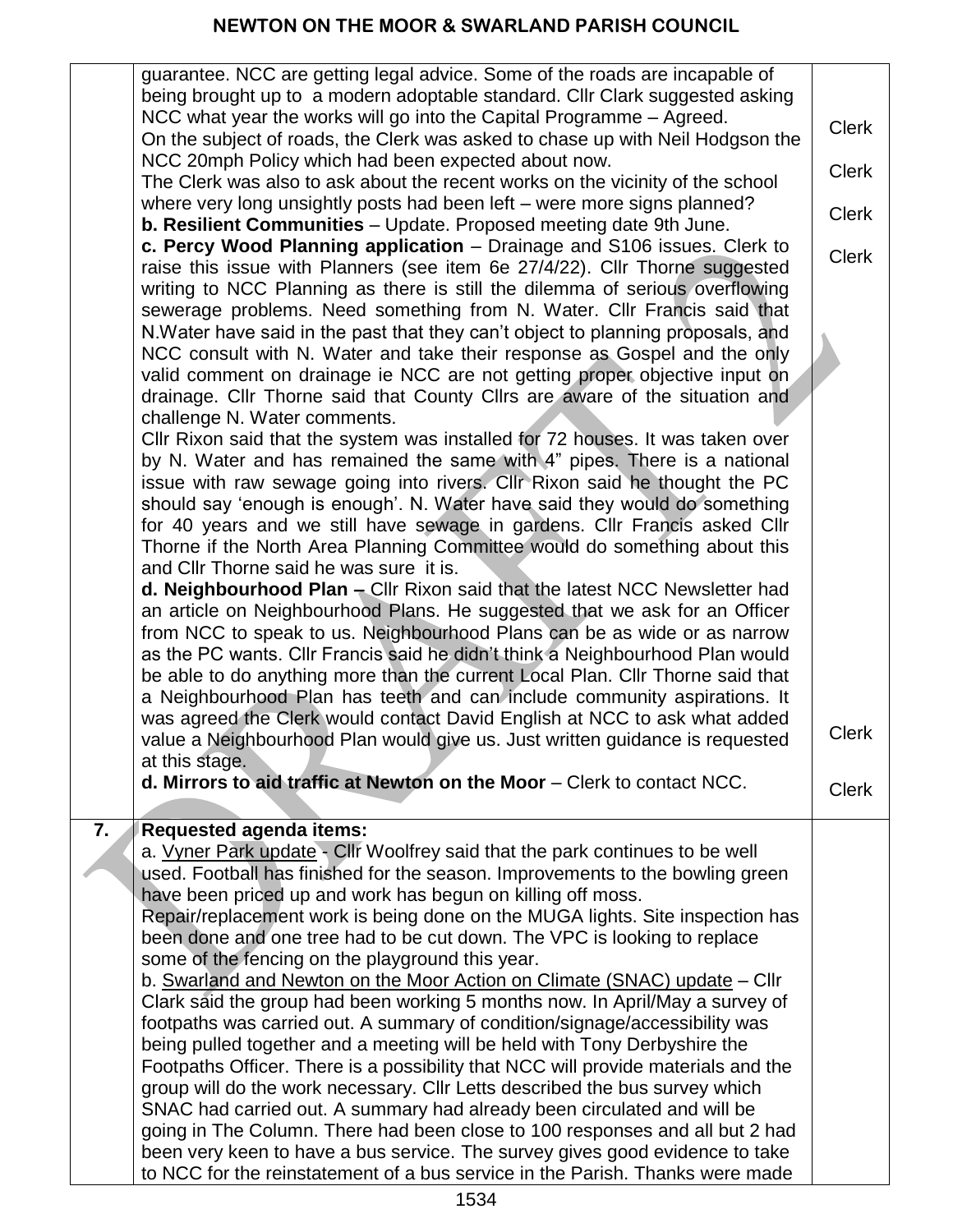|    | to VPC for agreeing to the planting of 105 trees which are arriving in November,<br>donated by the Woodland Trust. SNAC has expressed an interest in<br>participating in a Climate Action Toolkit being piloted in the autumn, and with the |              |
|----|---------------------------------------------------------------------------------------------------------------------------------------------------------------------------------------------------------------------------------------------|--------------|
|    | PC have been successful in obtaining a Queens Jubilee Grant from NCC which                                                                                                                                                                  |              |
|    | will be spent on trees and bulbs in the Parish.                                                                                                                                                                                             |              |
|    | At the point of the meeting it was 21.05. Cllrs agreed to suspend standing                                                                                                                                                                  |              |
|    | orders so the meeting could continue.                                                                                                                                                                                                       |              |
|    | The Jubilee Tree will be planted in Vyner Park on 4th June and the NotM tree<br>about a month later.                                                                                                                                        |              |
|    | c. Query from residents about PC taking over ownership of the Leamington                                                                                                                                                                    |              |
|    | Lane Bus Shelter. - This matter had been discussed at length during the Annual                                                                                                                                                              |              |
|    | Parish Meeting (Minute 4d above). Cllr Francis proposed that in the light of the                                                                                                                                                            |              |
|    | strong feelings shown on this matter, that the PC abandon the idea of taking on                                                                                                                                                             | <b>Clerk</b> |
|    | the bus shelter. This was agreed. Clerk to advise Felton PC, and that if Felton                                                                                                                                                             |              |
|    | PC wish to demolish the shelter, this PC would not stand in their way.                                                                                                                                                                      |              |
|    | d. Proposed new school at Longframlington - This had already been discussed<br>during the Parish Meeting (Minute 4f above).                                                                                                                 |              |
|    | e. Traffic speeding in Swarland and NotM (Cllr Rixon) - To next meeting.                                                                                                                                                                    |              |
|    | f. Annual Governance and Accountability Return for 2021/22 - Appendix B.                                                                                                                                                                    |              |
|    | I. To consider and agree any actions arising from the report of the internal                                                                                                                                                                |              |
|    | auditor (If any, to be provided at meeting). Cllr Francis thanked Patricia                                                                                                                                                                  |              |
|    | Foxton for carrying out the internal audit. The Clerk said the audit had<br>taken about 8 hours and Mrs Foxton had recommended that the VPC                                                                                                 |              |
|    | Treasurer adopt the same sort of spreadsheet system as used by the PC.                                                                                                                                                                      | <b>Clerk</b> |
|    | She had also recommended that the Clerk carry out a monthly bank                                                                                                                                                                            |              |
|    | reconciliation. Clerk to pass the internal auditors comments to the VPC                                                                                                                                                                     |              |
|    | Treasurer.                                                                                                                                                                                                                                  |              |
|    | I. To approve the Annual Governance Statement (Draft copy attached in                                                                                                                                                                       |              |
|    | Appendix B). The PC answered yes to all questions and agreed the                                                                                                                                                                            |              |
|    | statement.<br>II. To approve the draft annual accounts for 2021/22 and Asset register                                                                                                                                                       |              |
|    | (Draft copies attached in Appendix B). These were agreed.                                                                                                                                                                                   |              |
|    | III. To approve the Accounting Statement and Explanation of Variances                                                                                                                                                                       |              |
|    | (Draft copies attached in Appendix B). These were agreed.                                                                                                                                                                                   | <b>Clerk</b> |
|    | IV. To confirm and approve the Certification of Exemption (draft copy                                                                                                                                                                       |              |
|    | attached in Appendix B). This was agreed.                                                                                                                                                                                                   |              |
| 8. | <b>Report by County Councillor and meetings attended by Councillors:</b>                                                                                                                                                                    |              |
|    | County CIIr Thorne said that he knew the school proposal would be                                                                                                                                                                           |              |
|    | controversial but he is going to pursue it. Cllr Thorne said that NCC had got a                                                                                                                                                             |              |
|    | share of £168 Million to develop rural bus services especially in areas which                                                                                                                                                               |              |
|    | don't have anything. £48 Million has been allotted towards building affordable                                                                                                                                                              |              |
|    | homes.<br>Cllr Francis asked if Harrisons had submitted an appeal – Cllr Thorne said he                                                                                                                                                     |              |
|    | couldn't comment but hasn't heard anything about an appeal. Cllr Stanley said                                                                                                                                                               |              |
|    | that she had been told by Harrisons that they are submitting an appeal. Cllr                                                                                                                                                                |              |
|    | Thorne said that although the original application was submitted and decided                                                                                                                                                                |              |
|    | before the Local Plan was agreed, the new Local Plan would apply to any                                                                                                                                                                     |              |
|    | appeal.                                                                                                                                                                                                                                     |              |
|    | Cllr Letts asked if anything could be done to improve the junction turning south<br>from Swarland to make it safer for buses. Cllr Thorne said this was being looked                                                                        |              |
|    | at as part of the A1 dualling, but the PC didn't think this was the case. Cllr                                                                                                                                                              |              |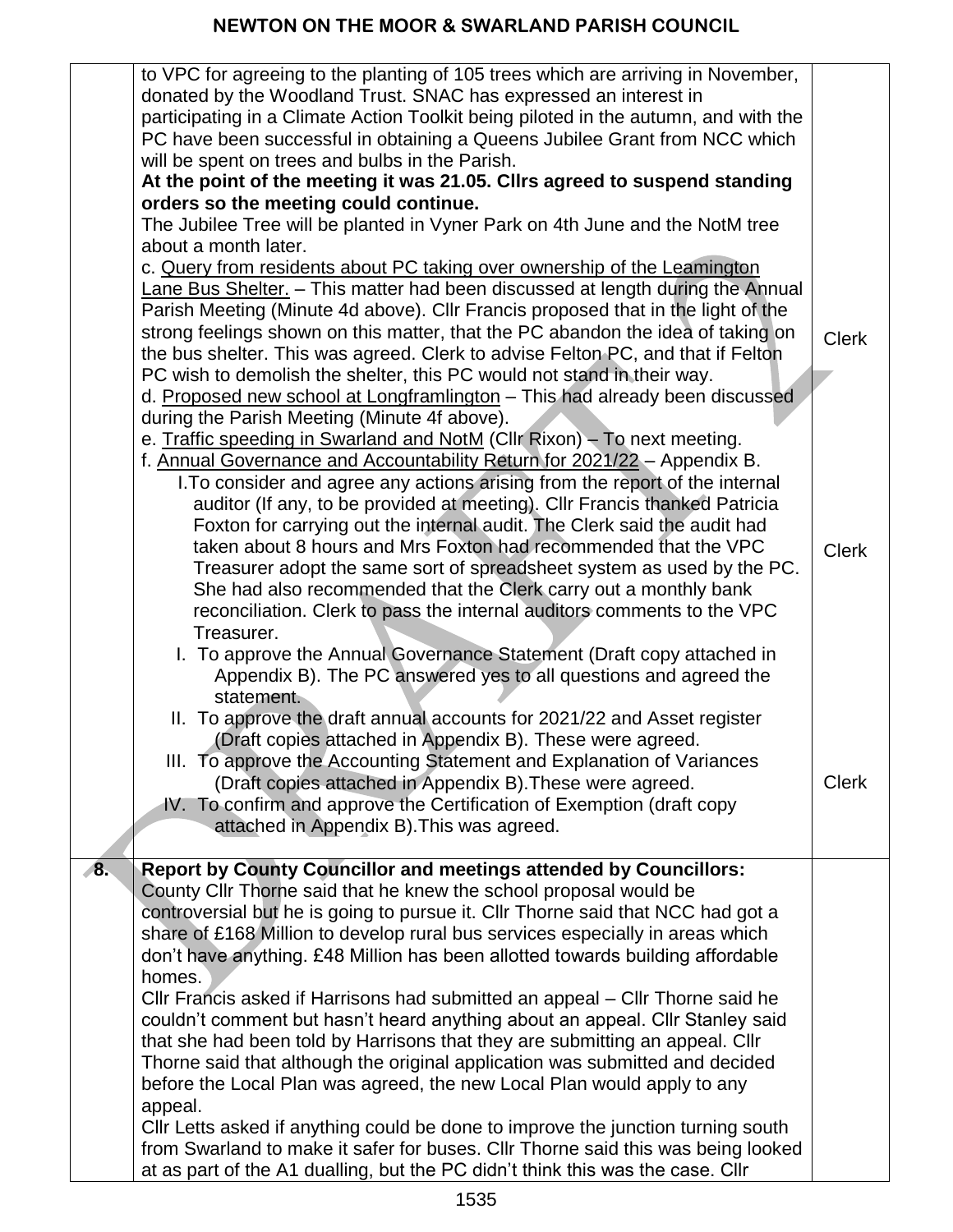|     | Thorne said that NCC has lobbied the Highways Agency about this and asked                                                                                                                            |  |
|-----|------------------------------------------------------------------------------------------------------------------------------------------------------------------------------------------------------|--|
|     | them to look at it.                                                                                                                                                                                  |  |
|     | Councillor Rixon asked if Cllr Thorne could contact NCC Highways about the                                                                                                                           |  |
|     | repainting of while lines in Newton on the Moor & Swarland.                                                                                                                                          |  |
| 9.  | <b>Finance:</b>                                                                                                                                                                                      |  |
|     | a. Clerk's salary for May 2022 - £410.55                                                                                                                                                             |  |
|     | Payment to HM Revenues & Customs PAYE                                                                                                                                                                |  |
|     | £82<br>Payment to Clerk = £410.55 plus expenses £6.35 + underpayments from 21/22 £24.50                                                                                                              |  |
|     | $-£82.00 = 359.40$                                                                                                                                                                                   |  |
|     |                                                                                                                                                                                                      |  |
|     | Other receipts and payments:<br>b.                                                                                                                                                                   |  |
|     | i) Receipts: Queens Platinum Jubilee Fund Grant from NCC - £500                                                                                                                                      |  |
|     | ii) PC/VPC Insurance BHIB Insurance 2022/23 - £1,177.60                                                                                                                                              |  |
|     | 2022/23 Grant to The Jubilee Hall, Newton on the Moor - £2000.                                                                                                                                       |  |
|     |                                                                                                                                                                                                      |  |
|     | c. Account balance as at 20th May 2022: £36,893.62                                                                                                                                                   |  |
|     | All the above were agreed/noted. It was also agreed to reimburse Cllr Stanley                                                                                                                        |  |
|     | for the purchase of trees and signs for the Jubilee. The Clerk said that the cost                                                                                                                    |  |
|     | of insurance was slightly higher than the £1063.59 expected due to changes in                                                                                                                        |  |
|     | tax applying to buildings. VPC to be advised.                                                                                                                                                        |  |
|     | CIIr Woolfrey said that Swarland Village Hall would like their grant now, but are                                                                                                                    |  |
|     | planning works later in the year. He will speak to Cllr Francis about this to<br>ensure most efficient VAT savings.                                                                                  |  |
| 10. | <b>Planning</b>                                                                                                                                                                                      |  |
|     | a. Decisions made by NCC                                                                                                                                                                             |  |
|     | 21/03288/SN - Street Naming - Land North Of 3 Nelson Drive, Nelson Drive Swarland.                                                                                                                   |  |
|     | Proposal for 1-7 Trafalgar Drive. The Parish Council did not object to the proposed name but                                                                                                         |  |
|     | did object to it being for 1-7 properties as this was objected to in application 21/04446/FUL.                                                                                                       |  |
|     | Applicant will use the name 'Trafalgar Drive' if 21/04446/FUL is approved.                                                                                                                           |  |
|     | b. Applications pending decision by NCC                                                                                                                                                              |  |
|     | 20/02884/CCMEIA - Land North Of Shiel Dykes, U3050 Swarland Junction To Stouphill                                                                                                                    |  |
|     | Junction, Swarland, Northumberland. Phased extraction of approximately 5 million tonnes of                                                                                                           |  |
|     | hard rock and importation of inert material for use in restoration using overburden from site and<br>imported inert materials over 30 year period. This application is not within the Parish but may |  |
|     | impact on the area. The Parish Council did not object to the application subject to a range of                                                                                                       |  |
|     | comments. Cllrs Cutforth and Howard-Row objected to the development.                                                                                                                                 |  |
|     | As at 20.5.22 decision still awaited.                                                                                                                                                                |  |
|     | 21/02696/S106A - Hawkshaw, Old Swarland, Swarland, Morpeth Northumberland NE65 9H.                                                                                                                   |  |
|     | The Parish Council objected to this application to lift a s106 agreement condition to ensure the                                                                                                     |  |
|     | property was kept for local people. As at 20.5.22 decision still awaited.                                                                                                                            |  |
|     | 21/04446/FUL - Construction of 7no. detached bungalows and associated road and ground                                                                                                                |  |
|     | works on former grazing land. Land North Of 3 Nelson Drive, Nelson Drive, Swarland,                                                                                                                  |  |
|     | Northumberland. The PC made a detailed objection to this application on several grounds                                                                                                              |  |
|     | including overdevelopment of the site. As at 20.5.22 decision still awaited.                                                                                                                         |  |
|     | 21/04600/DISCON, 21/04601/DISCON and 21/04602/DISCON - Drainage and the culvert at                                                                                                                   |  |
|     | Alexander Grove, Swarland. The Parish Council objected to these applications on the grounds                                                                                                          |  |
|     | that sufficient evidence of an Engineering inspection had not been provided.                                                                                                                         |  |
|     |                                                                                                                                                                                                      |  |
|     | 22/00196/FUL - Land south of Newton on the Moor. New field entrance and hard standing.                                                                                                               |  |
|     | The Parish Council objected to this application for a range of reasons including, no information<br>had been provided as to the reason for the application, Highways safety, and errors on the       |  |
|     | application form. As at 20.5.22 decision still awaited.                                                                                                                                              |  |
|     |                                                                                                                                                                                                      |  |
|     | c. Planning matters for Parish Council to consider                                                                                                                                                   |  |